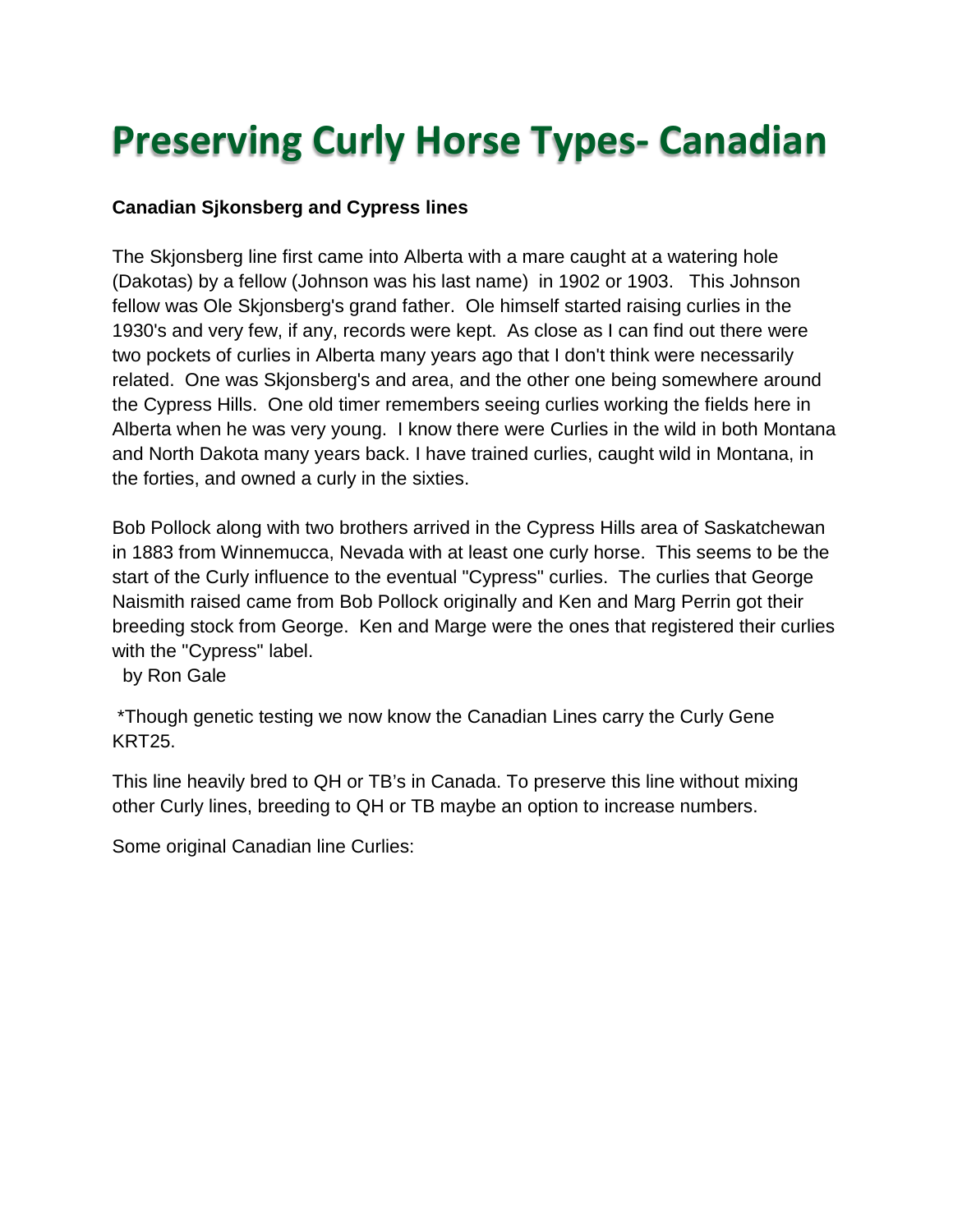| Roy Olepeter <sup>*</sup> | ABC 386 (f)  |
|---------------------------|--------------|
| Color:                    | <b>Black</b> |
| Markings:                 | Tobiano.     |
| Sex:                      | Gelding      |
| Date of Birth:            | Jul/15/82    |



| <b>PEDIGREE</b> |          |                   | <b>Printer Friendly Version</b> |
|-----------------|----------|-------------------|---------------------------------|
|                 | Banner*  | unknown           | unknown                         |
| Roy Olepeter*   |          |                   | unknown                         |
|                 |          | Echo <sup>*</sup> | unknown                         |
|                 |          |                   | unknown                         |
|                 | Comanche | unknown           | unknown                         |
|                 |          |                   | unknown                         |
|                 |          | unknown           | unknown                         |
|                 |          |                   | unknown                         |

| Cypress Nicker* ABC 117 (f)                   |                                                           |                                        |                                  |
|-----------------------------------------------|-----------------------------------------------------------|----------------------------------------|----------------------------------|
| Color:<br>Markings:<br>Sex:<br>Date of Birth: | <b>Buckskin</b><br>Dun, Crème,<br><b>Stallion</b><br>1978 |                                        |                                  |
|                                               | <b>PEDIGREE</b>                                           |                                        | <b>Printer Friendly Version</b>  |
| <b>Cypress Nicker*</b>                        | Nicker Too AQHA 210,397                                   | Domino Nick AQHA 64311                 | Nick W AQHA P-14,947             |
|                                               |                                                           |                                        | HJ Skipalong AQHA P-<br>31206    |
|                                               |                                                           | Earls Belle AQHA P-63771               | <b>Snake River AQHA</b>          |
|                                               |                                                           |                                        | Palo Alto Belle AQHA             |
|                                               | <b>Cypress Nostalgia* ABC</b><br>57(f)                    | Violet's Mauna JC 8896                 | Mauna Kea Thoroughbred           |
|                                               |                                                           |                                        | <b>Burrs Violet Thoroughbred</b> |
|                                               |                                                           | <b>Buckskin Curly</b><br>(Naismith's)* | unknown                          |
|                                               |                                                           |                                        | unknown                          |